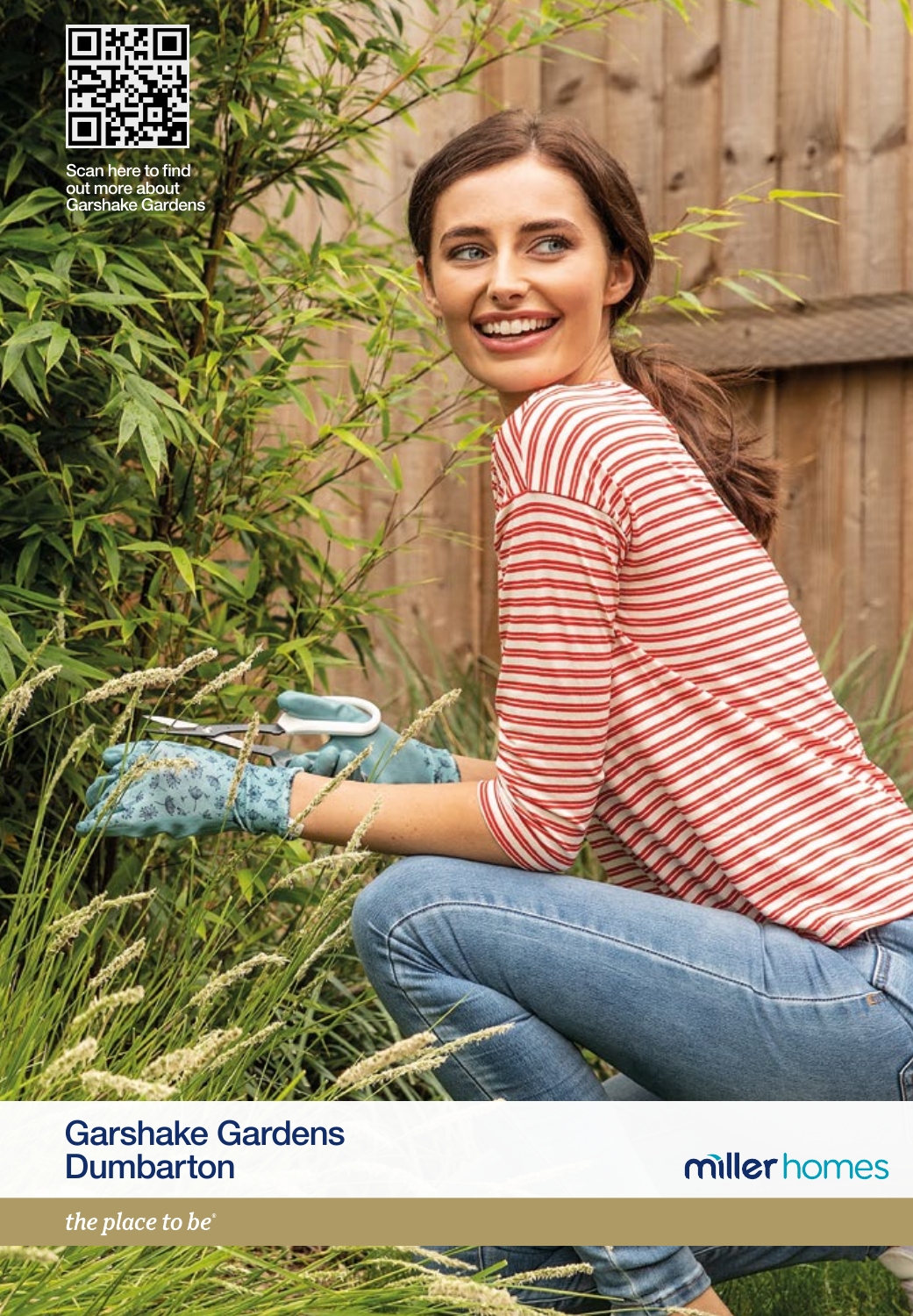Between the Firth of Clyde and the beautiful Queen Elizabeth Forest Park, with Loch Lomond just five miles away, this prestigious selection of three and four bedroom new build homes for sale is just fifteen minutes' walk from Dumbarton town centre and 14 miles from the centre of Glasgow. Featuring mature trees and a delightful play area, this exciting development presents a rare combination of wide horizons and urban convenience.

Welcome to Garshake Gardens...

A new home. The start of a whole new chapter for you and your family. And for us, the part of our job where bricks and mortar becomes a place filled with activity and dreams and fun and love. We put a huge amount of care into the houses we build, but the story's not finished until we match them up with the right people. So, once you've chosen a Miller home, we'll do everything we can to make the rest of the process easy, even enjoyable. From the moment you make your decision until you've settled happily in, we'll be there to help.

Carlton DA

3 Bed 897 sq ft

sen to view floorplans

With twin windows and central french doors, the kitchen and dining room maximises the benefits of the garden to present an adaptable setting for family life. The lounge features a stylish bay window, and the principal bedroom includes an en-suite shower and a sumptuous dressing

**Maplewood** 

The lounge, beautifully lit by windows at either end, shares the ground floor with a dual aspect kitchen featuring french doors in the dining area, further enhancing the light, open appeal. A separate laundry room aids household management, and the en-suite principal bedroom incorporates a built-in wardrobe.

#### Development **Summary**

Please note, this brochure is purely a summary introductory guide to the Garshake Gardens development. Further in-depth information is available on our website. In addition, the QR codes shown throughout will take you straight to the appropriate information online.

Important Notice: Although every care has been taken to ensure the accuracy of all the information given, the contents do not form part of any contract, or constitute a representation or warranty, and, as such, should be treated as a guide only. Interested parties should check with the Development Sales Manager and confirm all details with their solicitor. The developer reserves the right to amend the specification, as necessary, without prior notice, but to an equal or higher standard. Please note that items specified in literature and showhomes may depict appliances, fittings and decorative finishes that do not form part of the standard specification. The project is a new development which is currently under construction. Measurements provided have not been surveyed on-site. The measurements have been taken from architect's plans, and, as such, may be subject to variation during the course of construction. Not all the units described have been completed at the time of going to print and measurements and dimensions should be checked with the Sales Adviser and confirmed with solicitors.



### **Halston**

Designed for maximum practicality and convenience, the kitchen shares the ground floor with a living and dining room where french doors opening to the garden fill the interior with fresh, natural light. In addition to the built-in wardrobe in the principal bedroom, there is a useful cupboard in the hall.



回线回 釅 750 sq ft Scan to view floorplans

### **Blackwood**

The inviting lounge is complemented by a bright kitchen, where french doors opening to the garden add an airy, open ambience and a separate laundry area leaves the social space free for dining. The four bedrooms include a superb en-suite principal bedroom with a built-in wardrobe.



4 Bed 回紅回 釅 1,088 sq ft Scan to view floorpl

**THE U** 



回游回

## ▓▓ Scan to view floorplans

疆  $\overline{\overline{\mathbb{T}}}$  III

can to view floorplans

回报道

Hartwood

4 Bed 1,036 sq ft

Leawood

With a separate laundry to prevent household management from encroaching on the social space, and french doors adding a bright focal point, the kitchen provides a natural hub for family life. With four bedrooms, one en-suite with a built-in wardrobe, there is always an opportunity to find peaceful seclusion.

Behind the attractive bay window and canopied entrance, this exciting home features a lounge that opens through to a family dining space extending into an expertly planned kitchen, while french doors keep the space light and fresh. A shared shower room provides three of the four bedrooms with en-suite facilities.





回線回 藤枝 Θß Scan to view floorp

4 Bed







藤溪 回诉 Scan to view floorpla

4 Bed 1,388 sq ft

Elmwood

4 Bed 900 sq ft

回線回

▓▓

Oakwood

From the bay window in the lounge to the superb family kitchen with garden access, from the gallery landing and the twin wardrobes of the en-suite principal bedroom, this is a home filled with premium features. The study provides a peaceful retreat for working from home or creating a computer room.

The kitchen and dining room includes french doors, while the lounge's integrated staircase and the generous storage space, including a cupboard in bedroom two and a built-in wardrobe in the en-suite principal bedroom, demonstrate the practical details found throughout this family home.

1,424 sq ft



the place to be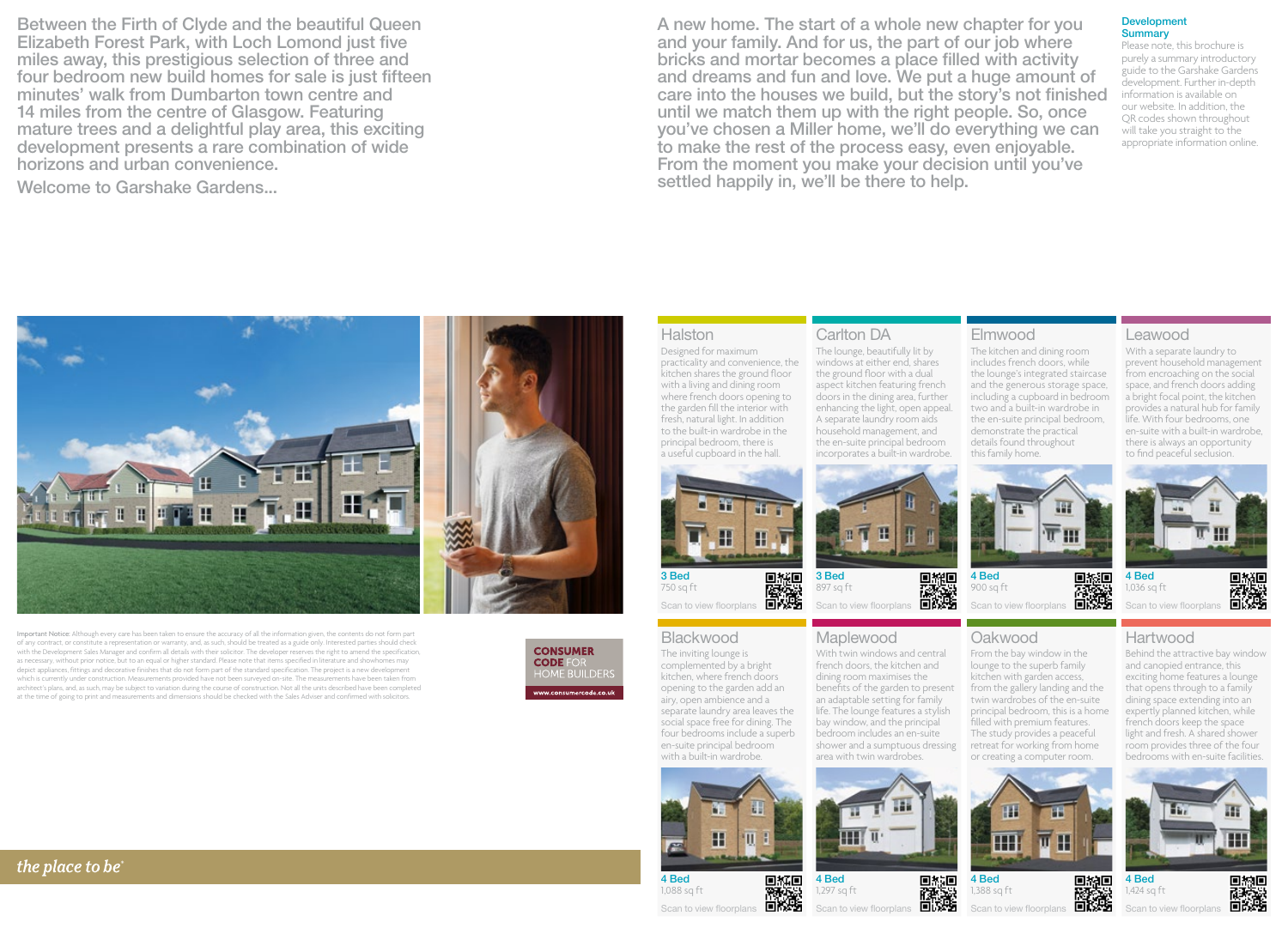#### Download our free QR reader

Throughout our showhomes, or in some of our brochures, you'll see QR codes. The codes on stickers beside appliances in the showhome link to informative 'how to' videos about that particular feature. The codes in the brochures take you to visualisations of a specific home, or of the whole development. So just download the free reader via the Miller Homes website, the App Store or Google Play, and you'll have expert advice and information at your fingertips.

It's another of the little ways we try to help.



millerhomes.co.uk/QRapp

The artist's impressions (computer-generated graphics) have been prepared for illustrative purposes and are indicative only. They do not form part of any contract, or constitute a representation or warranty. External appearance may be subject to variation upon completion of the project. Please note that the siteplan is not drawn to scale.

### **Lockwood**

The elegantly proportioned exterior reflects the immense prestige of this exceptional family home. From the lounge's bay window to the feature staircase, from the french doors of the dining room to the en-suite showers and built-in wardrobes in the principal bedroom, comfort is combined with visual appeal.



Communal EV charging points to this development. Positions to be confirmed by local authority planning/ roads department

Existing Suds Area